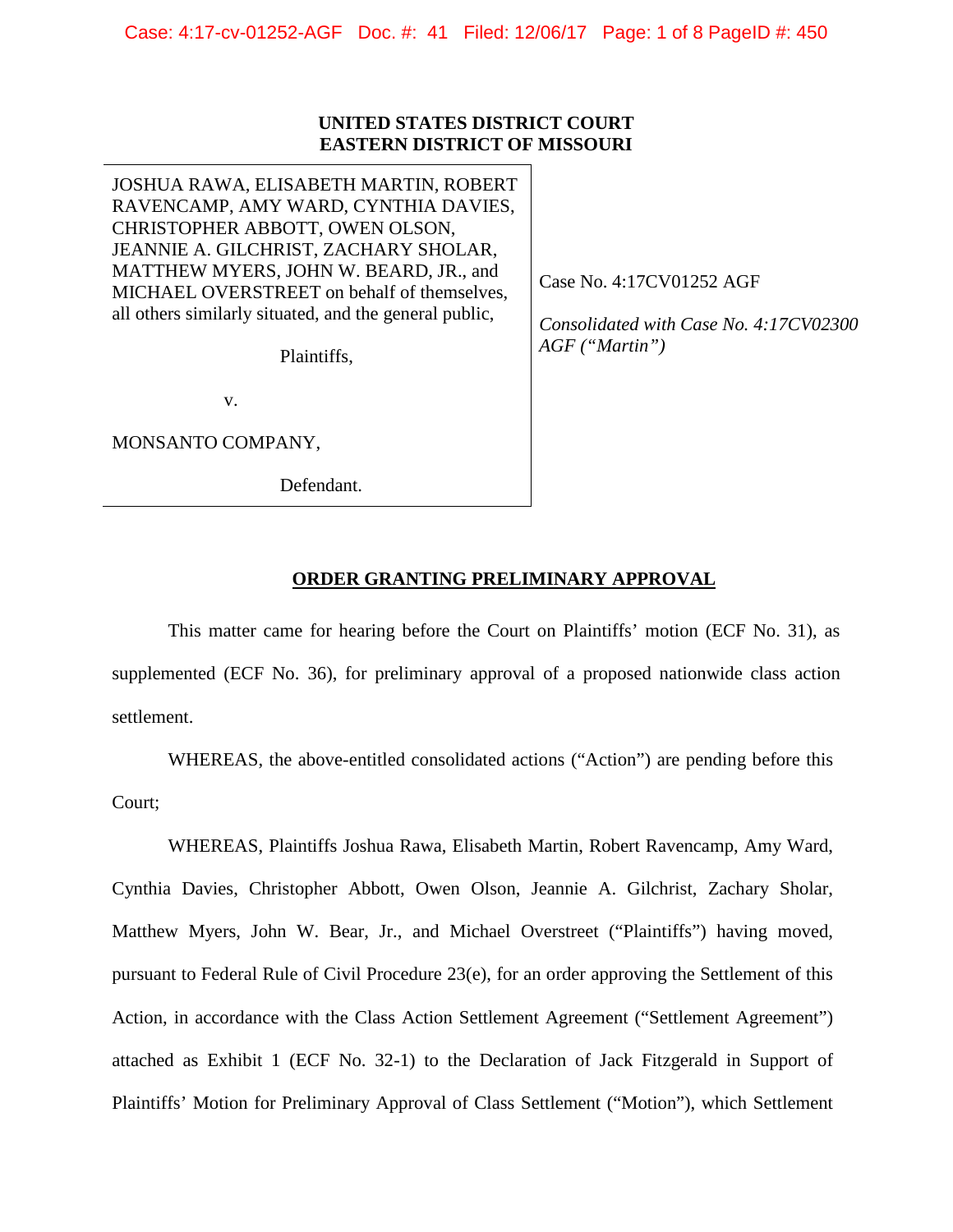## Case: 4:17-cv-01252-AGF Doc. #: 41 Filed: 12/06/17 Page: 2 of 8 PageID #: 451

Agreement sets forth the terms and conditions for a proposed settlement of the Action, modified as indicated in Plaintiffs' Supplement to the Motion ("Supplement");

WHEREAS, the Court, having read and considered the Settlement Agreement and considered the Motion and Supplement; and

WHEREAS, all capitalized terms herein have the same meanings as set forth in the Settlement Agreement, provided, however, that in the event of any conflict between this Order and the Settlement Agreement, the Order controls.

### **NOW, THEREFORE, IT IS HEREBY FOUND AND ORDERED**:

1. This Court has jurisdiction over the subject matter of the Action and over all Parties to the Action, including all members of the Settlement Class.

2. This Court does hereby preliminarily approve the Settlement Agreement and the Settlement set forth therein, as fair, reasonable, and adequate to the Class.

3. The Court finds on a preliminary basis that the Settlement as set forth in the Settlement Agreement falls within the range of reasonableness and therefore meets the requirements for preliminary approval.

4. The Court conditionally certifies, for settlement purposes only, a Class defined as all persons in the United States, who, during the Class Period, $<sup>1</sup>$  $<sup>1</sup>$  $<sup>1</sup>$  purchased in the United</sup> States, for personal or household use and not for resale or distribution, Roundup® Weed & Grass Killer Concentrate Plus ("Concentrate Plus") or Roundup® Weed & Grass Killer Super

<span id="page-1-0"></span><sup>&</sup>lt;sup>1</sup> "Class Period" refers to a time period not to exceed the applicable statute of limitations for the false advertising law in the state where each Claimant is domiciled, triggered by the date the Complaint was filed in *Martin* for California residents (October 13, 2016), and by the date the Complaint was filed in *Rawa* for all other states' residents (April 5, 2017). A full list of the applicable periods for each state, district, or territory included in the Agreement is appended hereto as Exhibit A, and is included in the Settlement Agreement and Long Form Notice.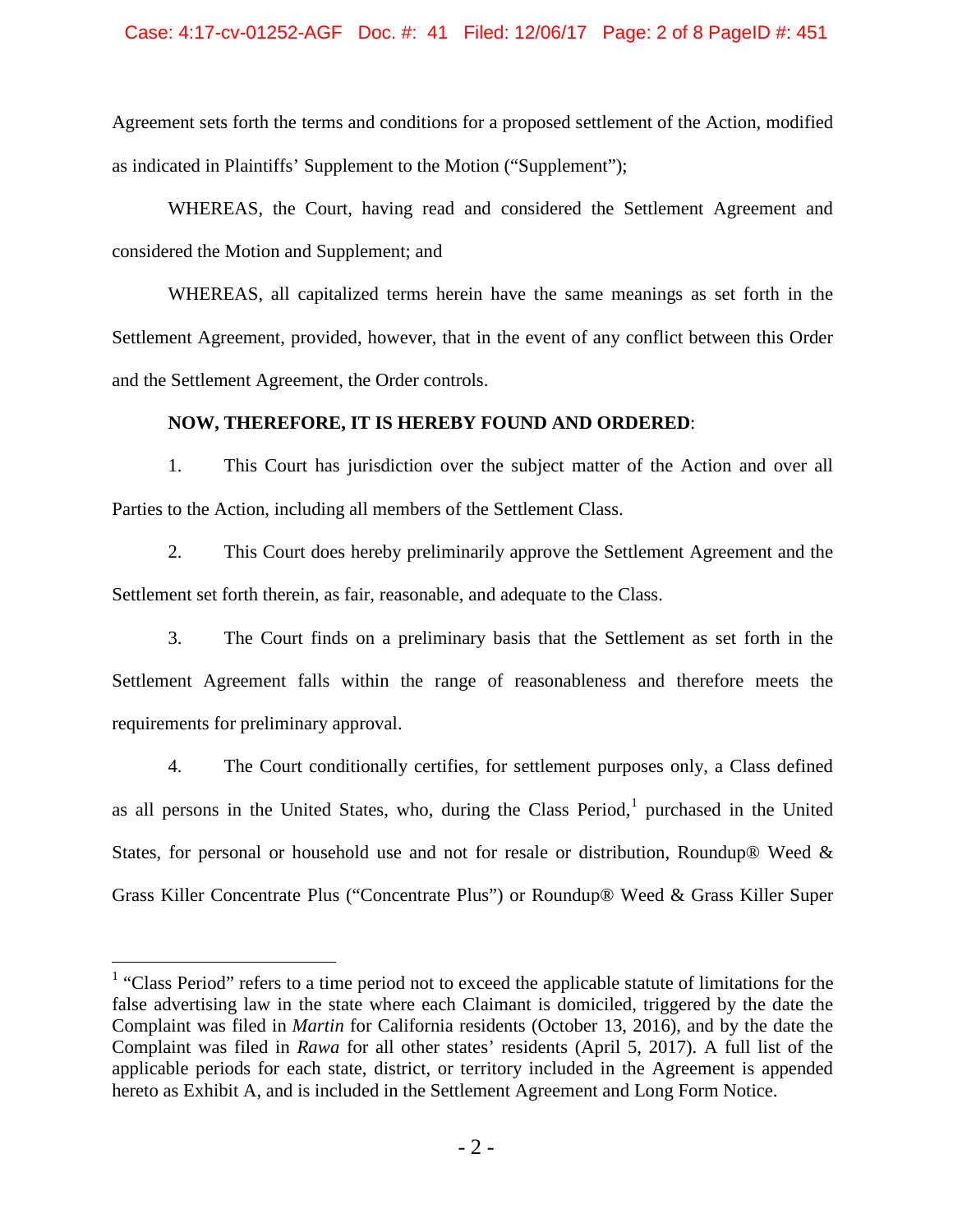## Case: 4:17-cv-01252-AGF Doc. #: 41 Filed: 12/06/17 Page: 3 of 8 PageID #: 452

| <b>Roundup<sup>®</sup></b> Product      | <b>Label Statement</b>   |
|-----------------------------------------|--------------------------|
| Super Concentrate 35.2 fl. oz.          | "Makes Up to 23 Gallons" |
| Super Concentrate 53.7 oz. (0.42 gal.)  | "Makes Up to 35 Gallons" |
| Super Concentrate 64 fl. oz. (1/2 gal.) | "Makes Up to 42 Gallons" |
| Super Concentrate 128 fl. oz. (1 gal.)  | "Makes Up to 85 Gallons" |
| Concentrate Plus 32 oz. (1 qt.)         | "Makes Up to 10 Gallons" |
| Concentrate Plus 36.8 oz.               | "Makes Up to 12 Gallons" |
| Concentrate Plus 40 oz.                 | "Makes Up to 13 Gallons" |
| Concentrate Plus 64 oz. (1/2 gal.)      | "Makes Up to 21 Gallons" |

Concentrate ("Super Concentrate," collectively, "Concentrates"), in packaging whose neck or shoulder label stated that the product "makes up to" a specified number of gallons as follows:

5. The Court finds, for settlement purposes only, that class certification under Federal Rule of Civil Procedure 23(b)(3) is appropriate in the settlement context because (a) the Settlement Class Members are so numerous that joinder of all Settlement Class Members is impracticable; (b) there are questions of law and fact common to the Settlement Class which predominate over any individual questions; (c) the claims of Plaintiffs and proposed Class Representatives are typical of the claims of the Settlement Class; (d) Plaintiffs and proposed Class Representatives and their counsel will fairly and adequately represent and protect the interests of the Settlement Class Members; (e) questions of law or fact common to the Settlement Class Members predominate over any questions affecting only individual Settlement Class Members; and (f) a class action is superior to other available methods for the fair and efficient adjudication of the controversy.

6. The Court appoints as Class Representatives Plaintiffs Joshua Rawa, Elisabeth Martin, Robert Ravencamp, Amy Ward, Cynthia Davies, Christopher Abbott, Owen Olson, Jeannie A. Gilchrist, Zachary Sholar, Matthew Myers, John W. Bear, Jr., and Michael Overstreet.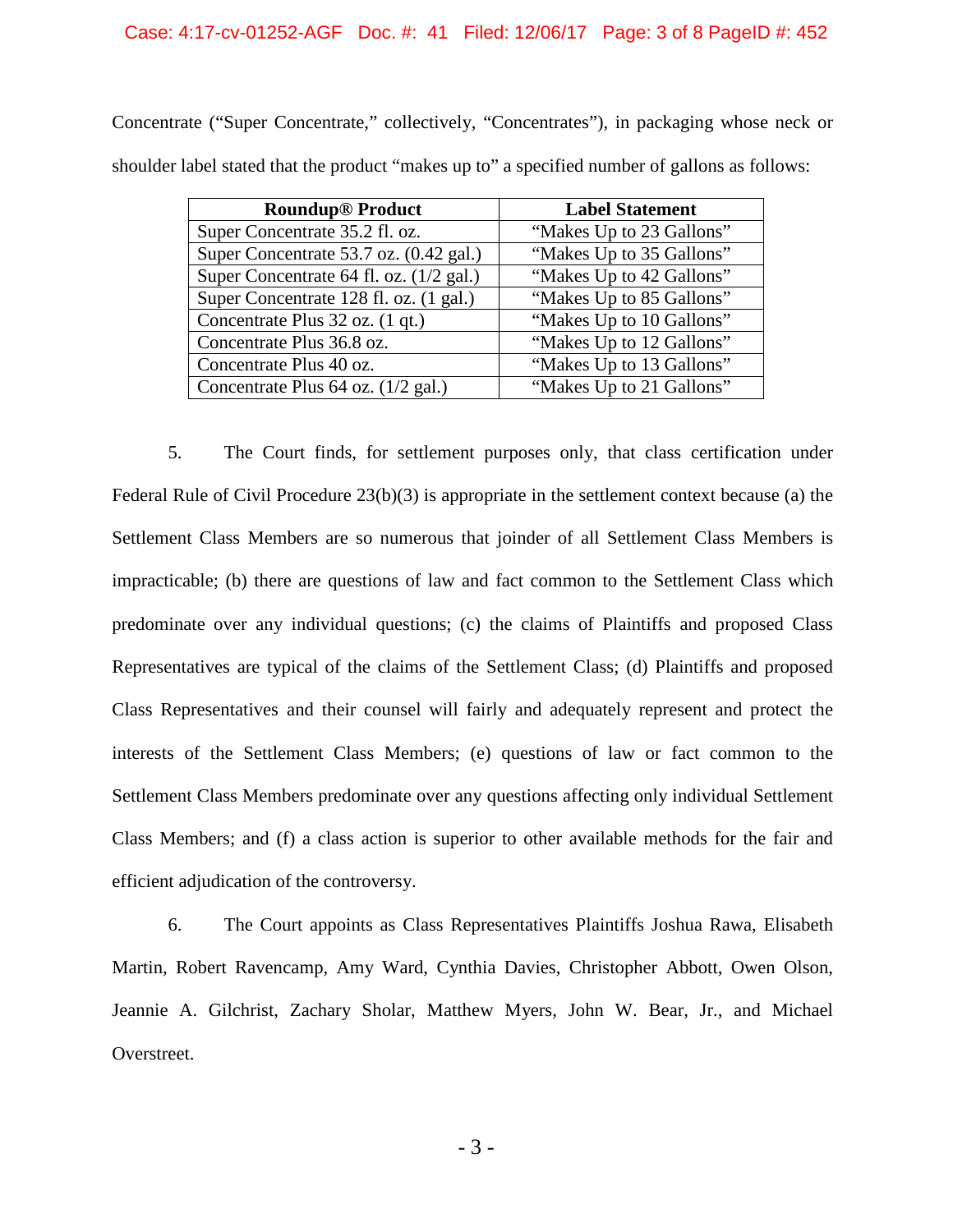### Case: 4:17-cv-01252-AGF Doc. #: 41 Filed: 12/06/17 Page: 4 of 8 PageID #: 453

7. The Court appoints as Class Counsel Jack Fitzgerald, of The Law Office of Jack Fitzgerald, PC, and Sidney W. Jackson, III, of Jackson and Foster LLC, and any attorneys at those firms assisting in the representation of the Class in this Action.

8. The Court finds that, subject to the Final Approval hearing, the Settlement Agreement is fair, reasonable, adequate, and in the best interests of the Settlement Class. The Court further finds that the Settlement Agreement substantially fulfills the purposes and objectives of the class action and provides beneficial relief to the Settlement Class. The Court also finds that the Settlement Agreement: (a) is the result of serious, informed, non-collusive arms'-length negotiations, involving experienced counsel familiar with the legal and factual issues of this case and made with the assistance and supervision of the Hon. James F. Holderman (Ret.); and (b) meets all applicable requirements of law, including Federal Rule of Civil Procedure 23, and the Class Action Fairness Act ("CAFA"), 28 U.S.C. § 1715.

9. The Court hereby approves the parties' selection of Dahl Administration as Class Administrator.

 10. The Court orders that an Escrow Account is to be created that is a "qualified settlement fund" as defined in Section 1.468B-1(c) of the Treasury Regulations in that it satisfies each of the following requirements:

a. The Escrow Account is to be established pursuant to an Order of this Court and is subject to the continuing jurisdiction of this Court;

b. The Escrow Account is to be established to resolve or satisfy all of the claims that have resulted or may result from an event that has occurred and that has given rise to at least one claim asserting liabilities.

 11. The Court hereby approves the form and content of the Class Notice substantially in the form submitted to the Court on December 4, 2017, ECF. No. 40. The Court finds that

- 4 -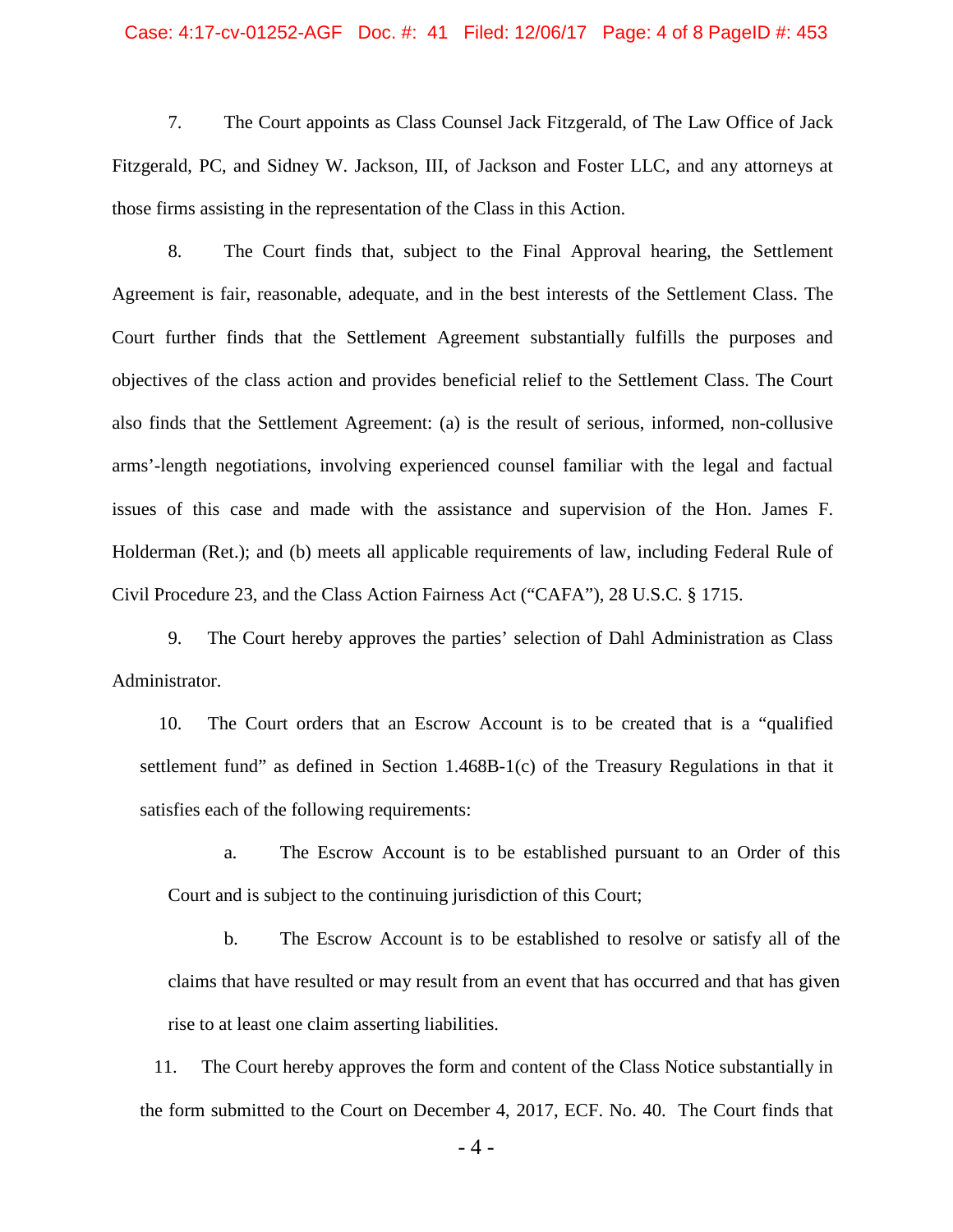dissemination of the Class Notice as proposed in the Motion meets the requirements of Federal Rule of Civil Procedure  $23(c)(2)$ , and due process, and further constitutes the best notice practicable under the circumstances. Accordingly, the Court hereby approves the Notice plan as set forth in Plaintiffs' motion for preliminary approval of a proposed nationwide settlement.

12. The Claim Administrator shall commence Notice as set forth in the Settlement Agreement within fourteen (14) days following the date of this Order. Class Notice shall run for a period of sixty (60) days after Notice begins.

13. Class Members shall be permitted to make claims for ninety (90) days following the date of this Order ("Claim Deadline"). Any person within the Class definition who wishes to be excluded from the Class may exercise his or her right to opt out of the Class and Settlement within ninety (90) days following the date of this Order ("Opt-Out Deadline," together with the Claim Deadline, the "Claim & Opt-Out Deadline").

14. Potential Class Members who timely and validly exclude themselves from the Class shall not be bound by the Settlement Agreement, the Settlement, or the Final Order and Final Judgment. If a potential Class Member files a request for exclusion, he or she may not assert an objection to the Settlement Agreement. The Settlement Administrator shall provide copies of any requests for exclusion to Settlement Class Counsel and Monsanto's Counsel as provided in the Settlement Agreement.

15. A motion in support of final approval of the settlement, and any applications for attorneys' fees and costs and incentive awards, shall be filed and served no later than seven (7) days after the Claim & Opt-Out Deadline (the "Motion for Final Approval & Fee Deadline").

- 5 -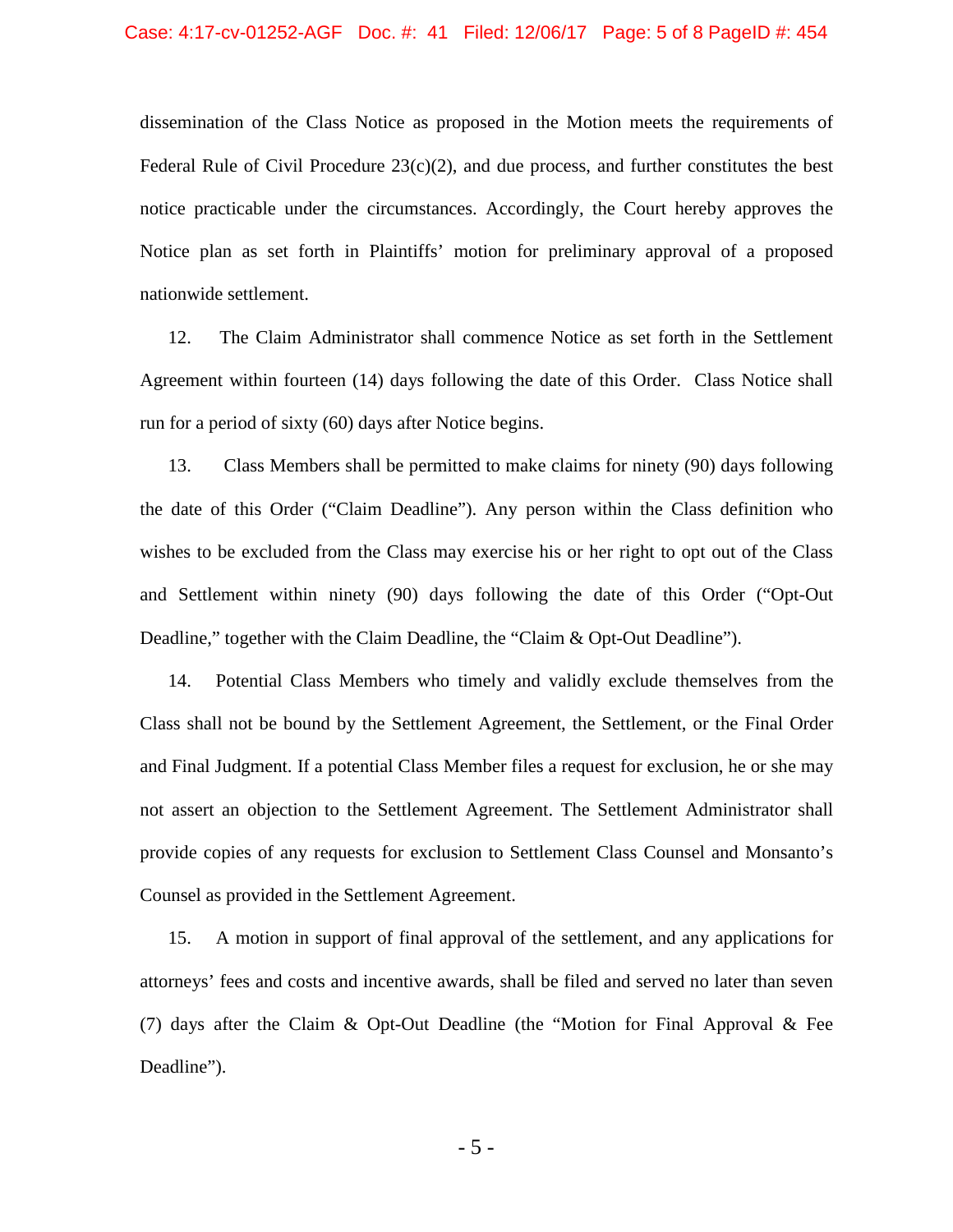### Case: 4:17-cv-01252-AGF Doc. #: 41 Filed: 12/06/17 Page: 6 of 8 PageID #: 455

16. The Court further directs that any person or entity in the Class who does not opt out of the Class may object to the Settlement. Any objections shall be filed and served no later than fourteen  $(14)$  days following the Motion for Final Approval & Fee Deadline ("Objection Deadline").

17. The Parties may, but are not required to respond to any objections. Any response to any objection must be filed and served no later than 11 days following the Objection Deadline.

18. A hearing ("Final Approval Hearing") shall be held before this Court on **Tuesday, April 17, 2018, at 9:30 a.m**., in Courtroom 12S of the Thomas F. Eagleton U.S. Courthouse, 111 South 10th St., St. Louis, Missouri 63102, to determine whether the proposed Settlement of the Action on the terms and conditions provided for in the Settlement Agreement is fair, reasonable, and adequate to the Settlement Class and should be finally approved by the Court; to determine whether a Judgment as provided in the Settlement Agreement should be entered; to determine the amount of any incentive or service award to Plaintiffs for their representation of, and service on behalf of, the Settlement Class; and to determine the amount of any fees, costs, and expenses that should be awarded to Class Counsel.

19. The Court may adjourn the date of the Final Approval Hearing without further notice to the members of the Settlement Class, and retains jurisdiction to consider all further applications arising out of or connected with the proposed settlement. The Court may approve the settlement, with such modifications as may be agreed to by the settling Parties, if appropriate, without further notice to the Settlement Class.

20. In the event that the Settlement Agreement is terminated pursuant to its terms, or the Final Approval Hearing does not occur for any reason, the preliminary certification of

- 6 -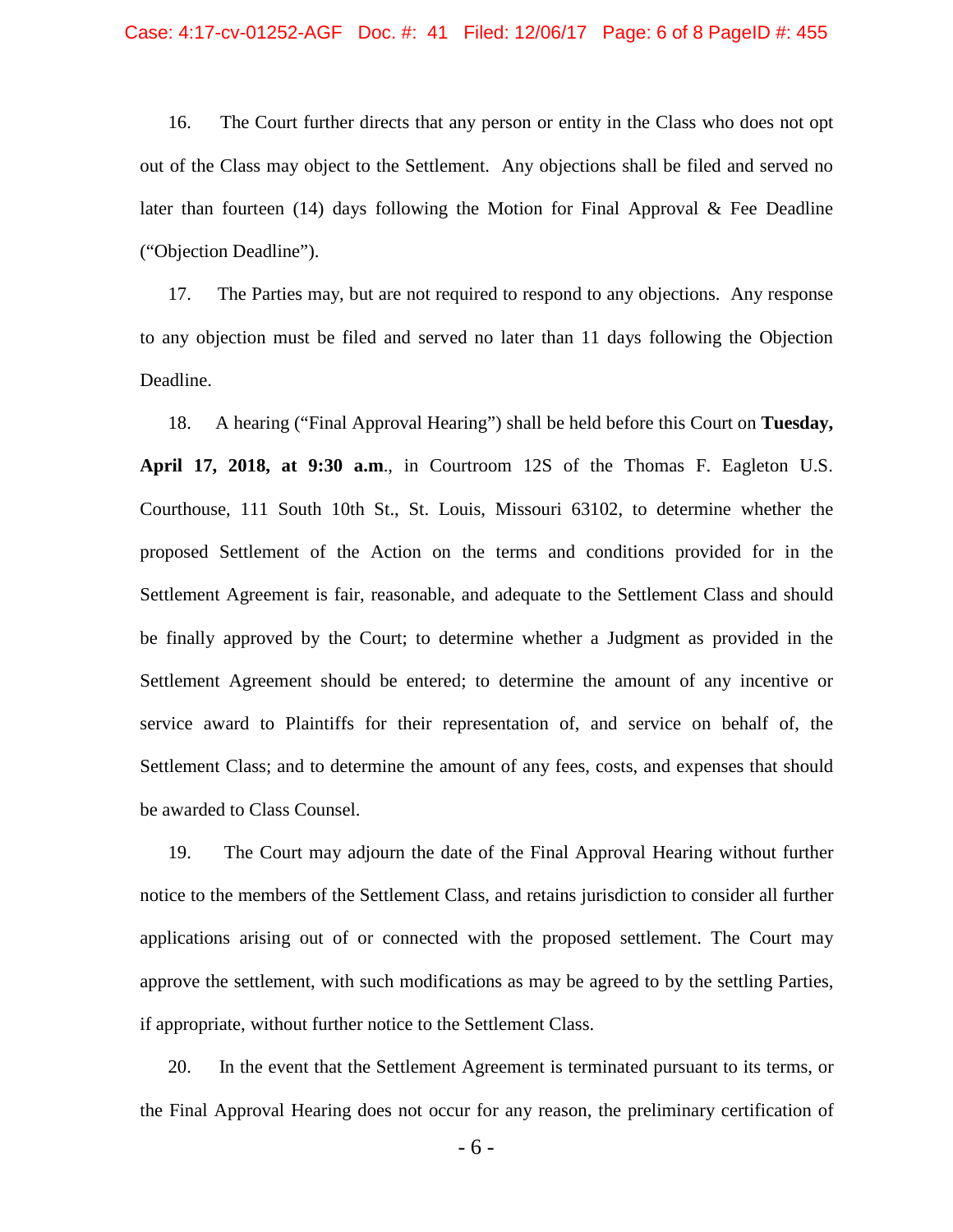#### Case: 4:17-cv-01252-AGF Doc. #: 41 Filed: 12/06/17 Page: 7 of 8 PageID #: 456

the Class pursuant to this Order shall be vacated and the Action shall proceed as though the Class had never been certified.

21. All discovery and proceedings in this Action are stayed until further order of this Court, except as may be necessary to implement the settlement or comply with the terms of the Settlement Agreement.

22. Pending the Final Approval Hearing and the Court's decision whether to finally approve the Settlement Agreement, no Class Member who does not opt out shall commence, continue, or prosecute an action against any of the Released Parties (as that term is defined in the Settlement Agreement) in any court or tribunal asserting any of the matters, claims, or causes of action that are to be released in the Settlement Agreement. Pursuant to 28 U.S.C. § 1651(a) and 2283, the Court finds that issuance of this preliminary injunction is necessary and appropriate in aid of the Court's continuing jurisdiction and authority over the Action. Upon final approval of the Settlement, all Class Members who do not timely and validly exclude themselves from the Class shall be forever enjoined and barred from asserting any of the matters, claims, or causes of action released pursuant to the Settlement Agreement against any of the Released Parties, and any such Class Member shall be deemed to have forever released any and all such matters, claims, and causes of action against any of the Released Parties as provided for in the Agreement.

23. By entering this Order, the Court does not make any determination as to the merits of this case. Preliminary approval of the Settlement Agreement is not a finding or admission of liability by Defendants.

24. The Court retains jurisdiction over the Action to consider all further matters

- 7 -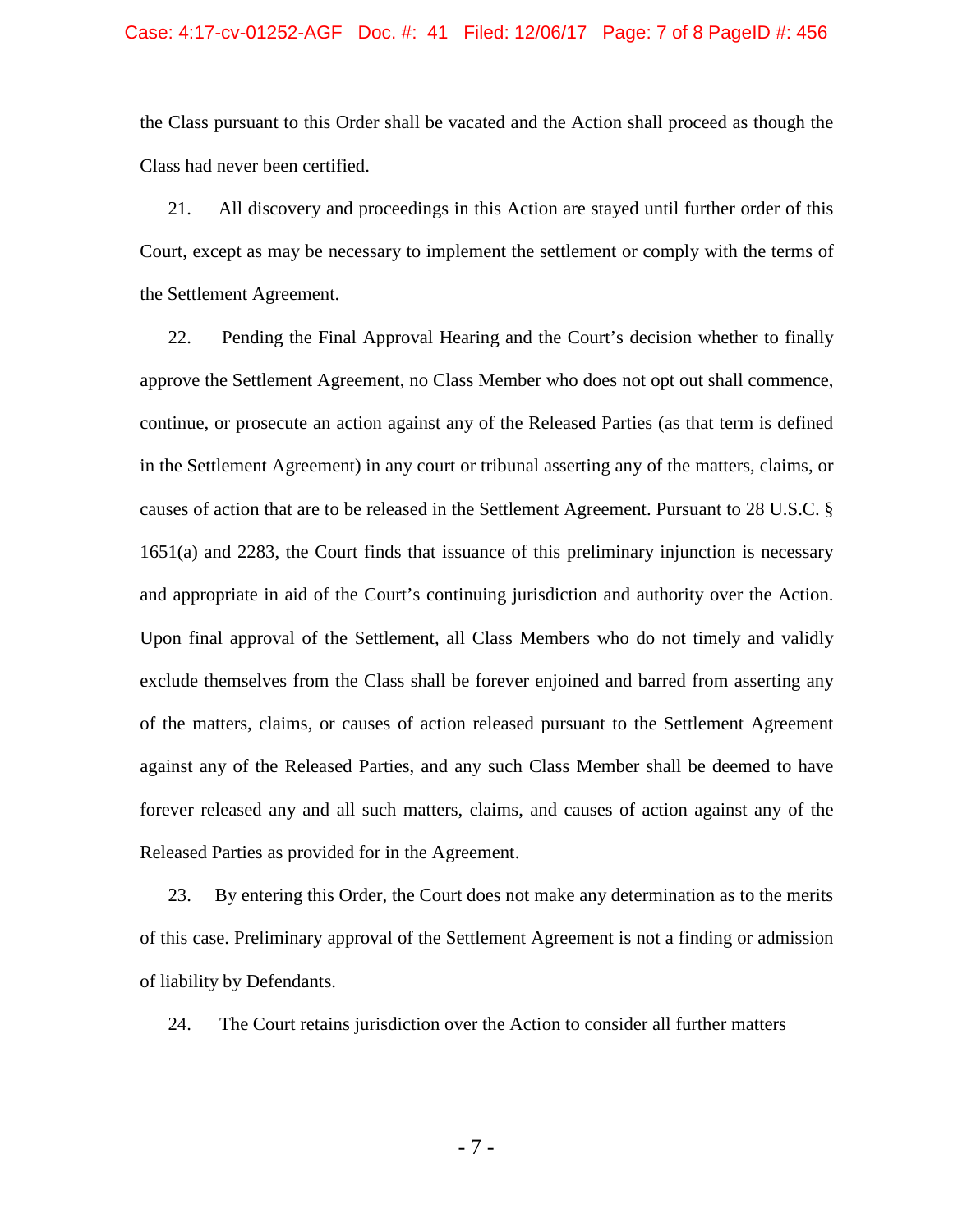Case: 4:17-cv-01252-AGF Doc. #: 41 Filed: 12/06/17 Page: 8 of 8 PageID #: 457

arising out of or connected with the Settlement Agreement and the settlement described therein.

Dated: December 5, 2017

Audry G. Fleisig

UNITED STATES DISTRICT JUDGE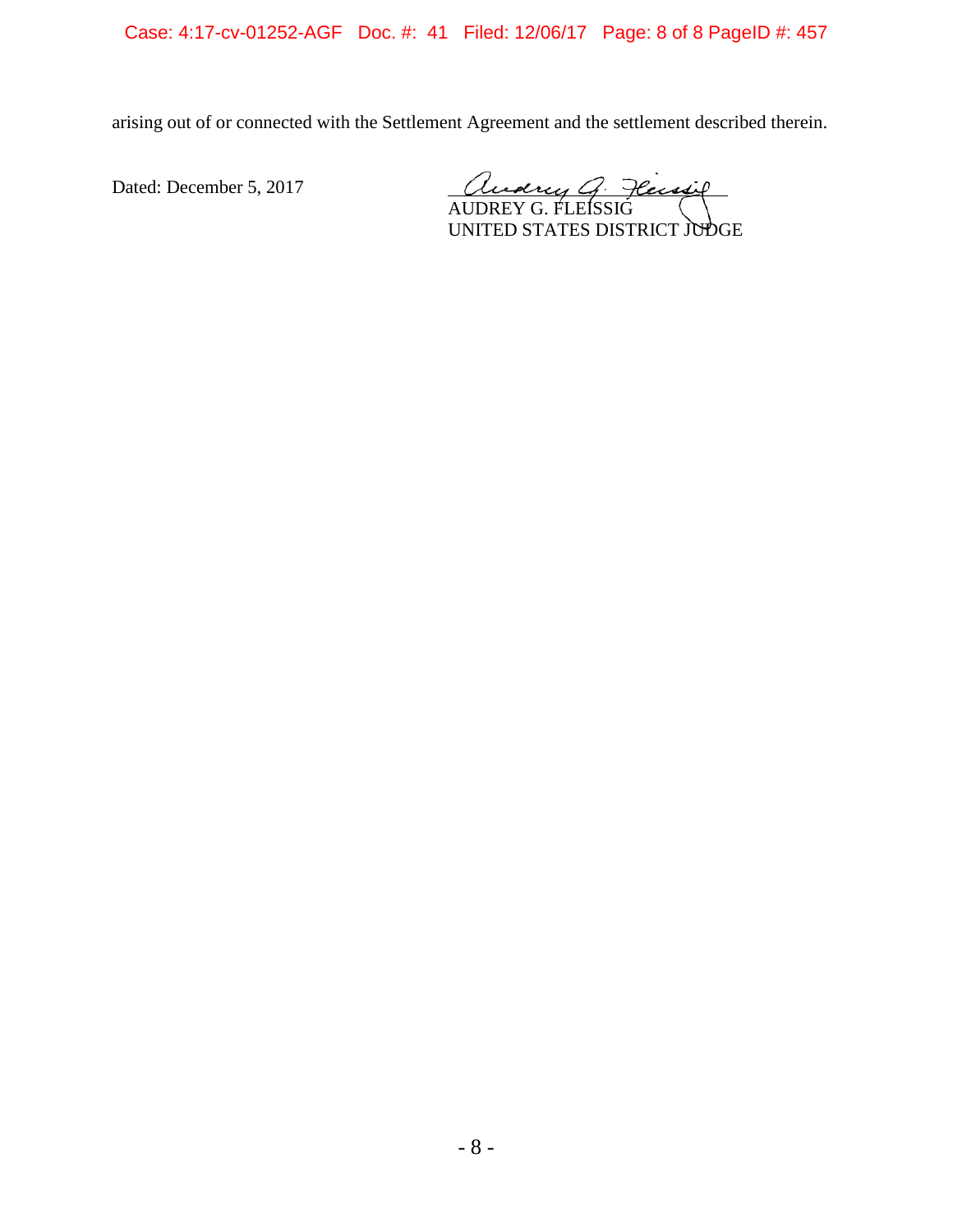Case: 4:17-cv-01252-AGF Doc. #: 41-1 Filed: 12/06/17 Page: 1 of 5 PageID #: 458

# **Exhibit A**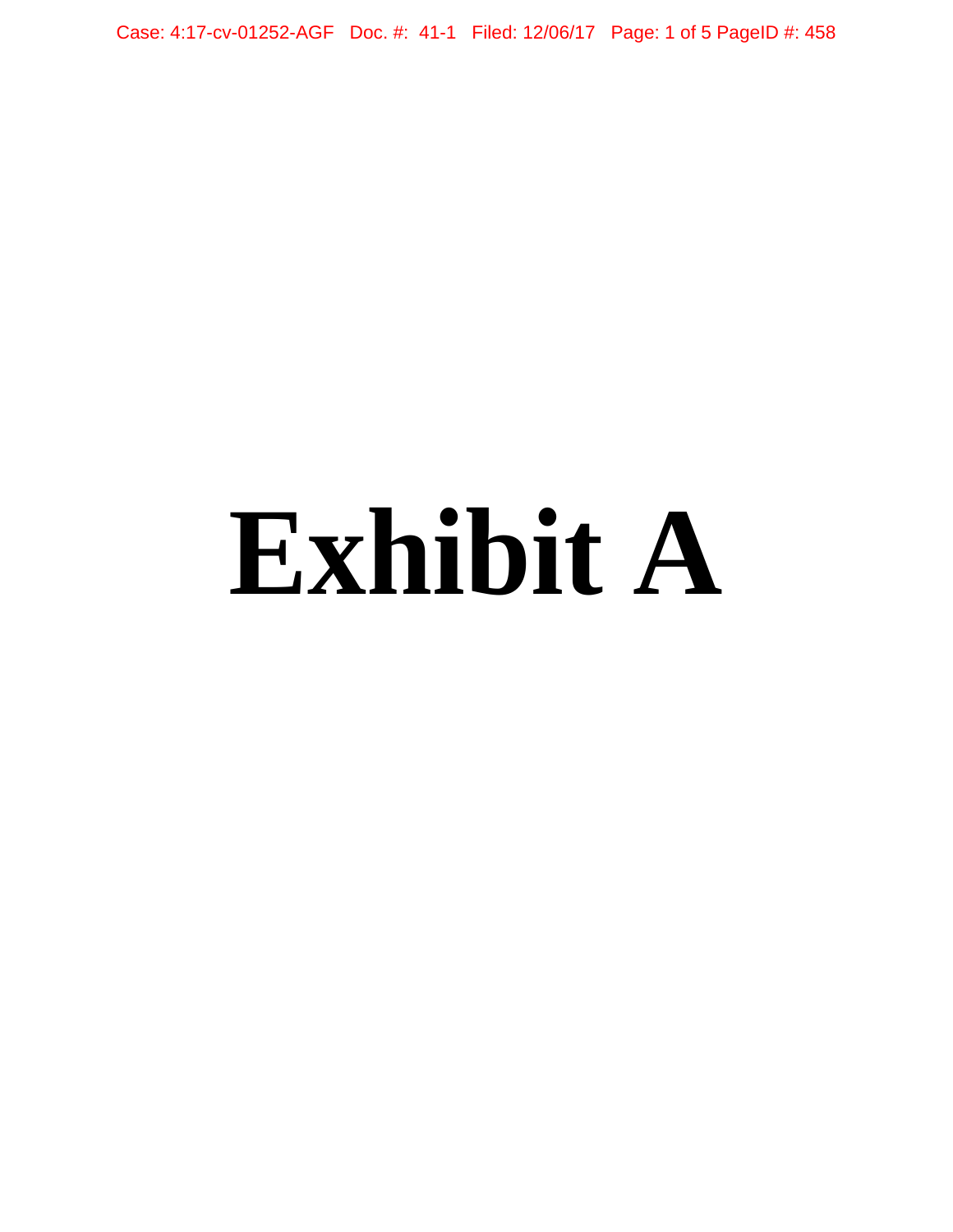# **State-by-State Statute of Limitations for False Advertising Claims**

*To qualify to make a claim, you must have purchased the product AFTER the date listed for your state below.*

| <b>State</b> | <b>Citation</b>                                                                                                          | <b>Time Period</b><br><b>Begins</b> |
|--------------|--------------------------------------------------------------------------------------------------------------------------|-------------------------------------|
| Alabama      | Ala. Code § 8-19-14                                                                                                      | April 5, 2016                       |
| Arizona      | Ariz. Rev. Stat. Ann. § 12–541(5);<br>Schellenbach v. GoDaddy.com LLC, 2017<br>WL 192920, at *3 (D. Ariz. Jan. 18, 2017) | April 5, 2016                       |
| Louisiana    | La. Rev. Stat. Ann. $\S$ 51:1409(E)                                                                                      | April 5, 2016                       |
| Oregon       | Or. Rev. Stat. Ann. § 646.638(6)                                                                                         | April 5, 2016                       |
| Tennessee    | Tenn. Code Ann. § 47–18–110                                                                                              | April 5, 2016                       |

## **One Year**

# **Two Years**

| <b>State</b>  | <b>Citation</b>                                                                                                               | <b>Time Period</b><br><b>Begins</b> |
|---------------|-------------------------------------------------------------------------------------------------------------------------------|-------------------------------------|
| Alaska        | Alaska Stat. § 45.50.531(f)                                                                                                   | April 5, 2015                       |
| Idaho         | Idaho Code Ann. $§$ 48-619                                                                                                    | April 5, 2015                       |
| Indiana       | Ind. Code Ann. $\S 24 - 5 - 0.5 - 5(b)$                                                                                       | April 5, 2015                       |
| Iowa          | Iowa Code Ann. § 714H.5(5)                                                                                                    | April 5, 2015                       |
| Kentucky      | Ky. Rev. Stat. Ann. § 367.220(5)                                                                                              | April 5, 2015                       |
| Montana       | Mont. Code Ann. $\S 27-2-211(1);$<br>Osterman v. Sears, Roebuck & Co., 80 P.3d<br>435, 441 (2003)                             | April 5, 2015                       |
| Ohio          | Ohio Rev. Code Ann. $\S$ 1345.10(C)                                                                                           | April 5, 2015                       |
| Texas         | Tex. Bus. & Com. Code Ann. § 17.565                                                                                           | April 5, 2015                       |
| Utah          | Utah Code Ann. § 13-11-19(8)                                                                                                  | April 5, 2015                       |
| Virginia      | Va. Code Ann. § 59.1–204.1(A)                                                                                                 | April 5, 2015                       |
| West Virginia | W. Va. Code Ann. $\S$ 55–2–12; Hanshaw<br>v. Wells Fargo Bank, N.A., 2015 WL<br>5345439, at *9 (S.D.W. Va. Sept. 11,<br>2015) | April 5, 2015                       |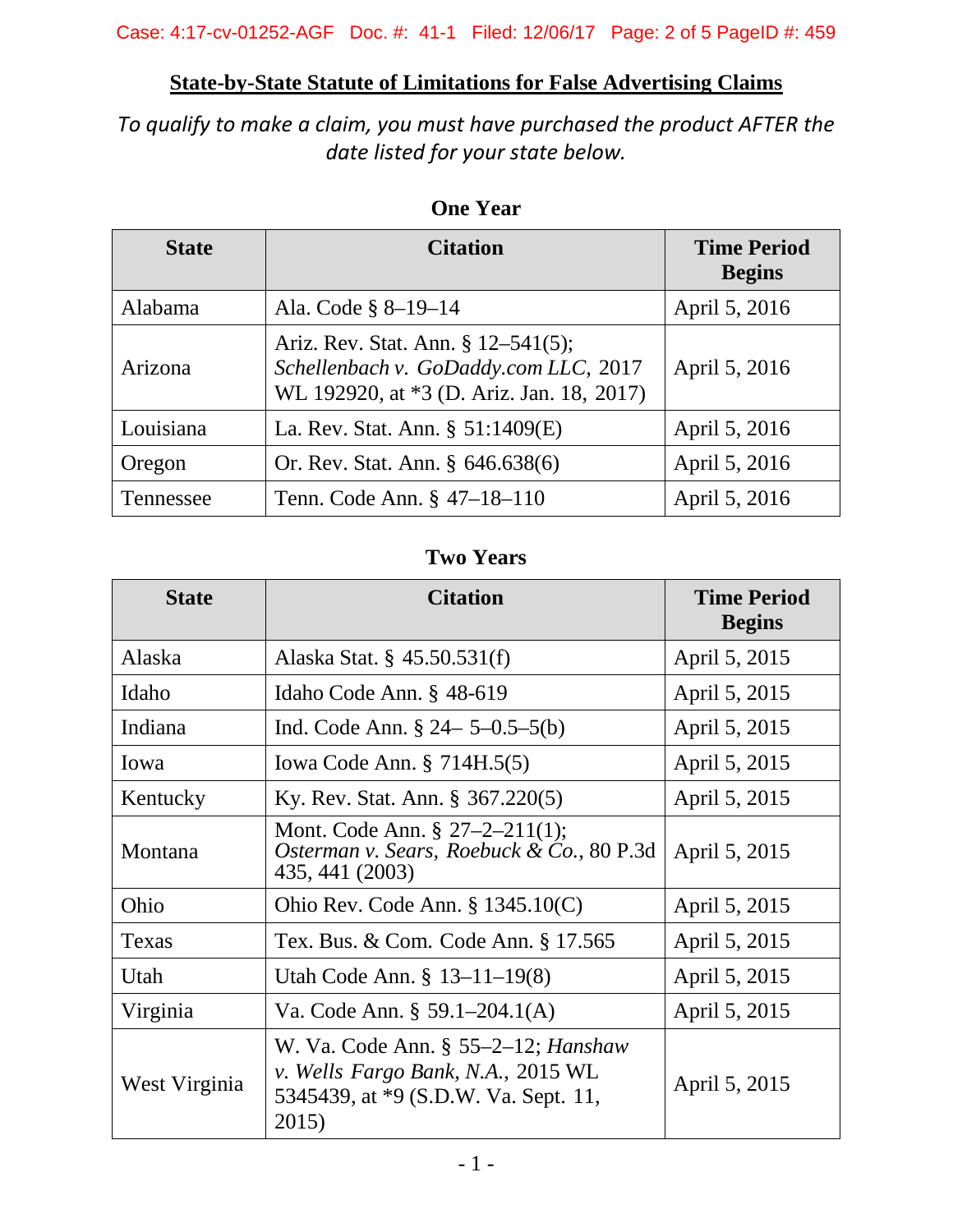# Case: 4:17-cv-01252-AGF Doc. #: 41-1 Filed: 12/06/17 Page: 3 of 5 PageID #: 460

| <b>State</b> | <b>Citation</b>                 | <b>Time Period</b><br><b>Begins</b> |
|--------------|---------------------------------|-------------------------------------|
| Wisconsin    | Wis. Stat. Ann. $\S$ 425.307(1) | April 5, 2015                       |
| Wyoming      | Wyo. Stat. Ann. § 40 - 12 - 109 | April 5, 2015                       |

# **Three Years**

| <b>State</b>            | <b>Citation</b>                                                                                                                                                | <b>Time Period</b><br><b>Begins</b> |
|-------------------------|----------------------------------------------------------------------------------------------------------------------------------------------------------------|-------------------------------------|
| Colorado                | Colo. Rev. Stat. Ann. § 6-1-115                                                                                                                                | April 5, 2014                       |
| Connecticut             | Conn. Gen. Stat. Ann. $\S$ 42-110g(f)                                                                                                                          | April 5, 2014                       |
| Delaware                | Del. Code Ann. tit. $10, \S 8106(a)$ ; Pender<br>v. Daimlerchrysler Corp., 2004 WL<br>2191030, at *3 (Del. Super. Ct. July 30,<br>2004)                        | April 5, 2014                       |
| District of<br>Columbia | D.C. Code $\S$ 28-3905(a)                                                                                                                                      | April 5, 2014                       |
| Illinois                | 815 Ill. Comp. Stat. Ann. 505/10a(e)                                                                                                                           | April 5, 2014                       |
| <b>Kansas</b>           | Kan. Stat. Ann. § 60- 512; Alexander v.<br>Certified Master Builders Corp., 268 Kan.<br>812, 824, 1 P.3d 899, 908 (2000)                                       | April 5, 2014                       |
| Maryland                | Md. Code Ann., Cts. & Jud. Proc. § 5-<br>101; Palermino v. Ocwen Loan Servicing,<br>LLC, No. CV TDC-14- 0522, 2015 WL<br>6531003, at *3 (D. Md. Oct. 26, 2015) | April 5, 2014                       |
| Mississippi             | Miss. Code. Ann. § 15-1-49(1); Archer<br>v. Nissan Motor Acceptance Corp., 633<br>F. Supp. 2d 259, 265 (S.D. Miss. 2007)                                       | April 5, 2014                       |
| New York                | Gould v. Helen of Troy Ltd., 2017 WL<br>1319810, at *2 (S.D.N.Y. Mar. 30,<br>2017)                                                                             | April 5, 2014                       |
| Oklahoma                | Greer v. SunTrust Mortg., Inc., No. 13-<br>CV-0402-CVE-FHM, 2013 WL 5520010,<br>at *7 (N.D. Okla. Oct. 3, 2013)                                                | April 5, 2014                       |
| South Carolina          | S.C. Code Ann. § 39- 5-150                                                                                                                                     | April 5, 2014                       |
| Washington              | Wash. Rev. Code Ann. § 19.86.120(A)                                                                                                                            | April 5, 2014                       |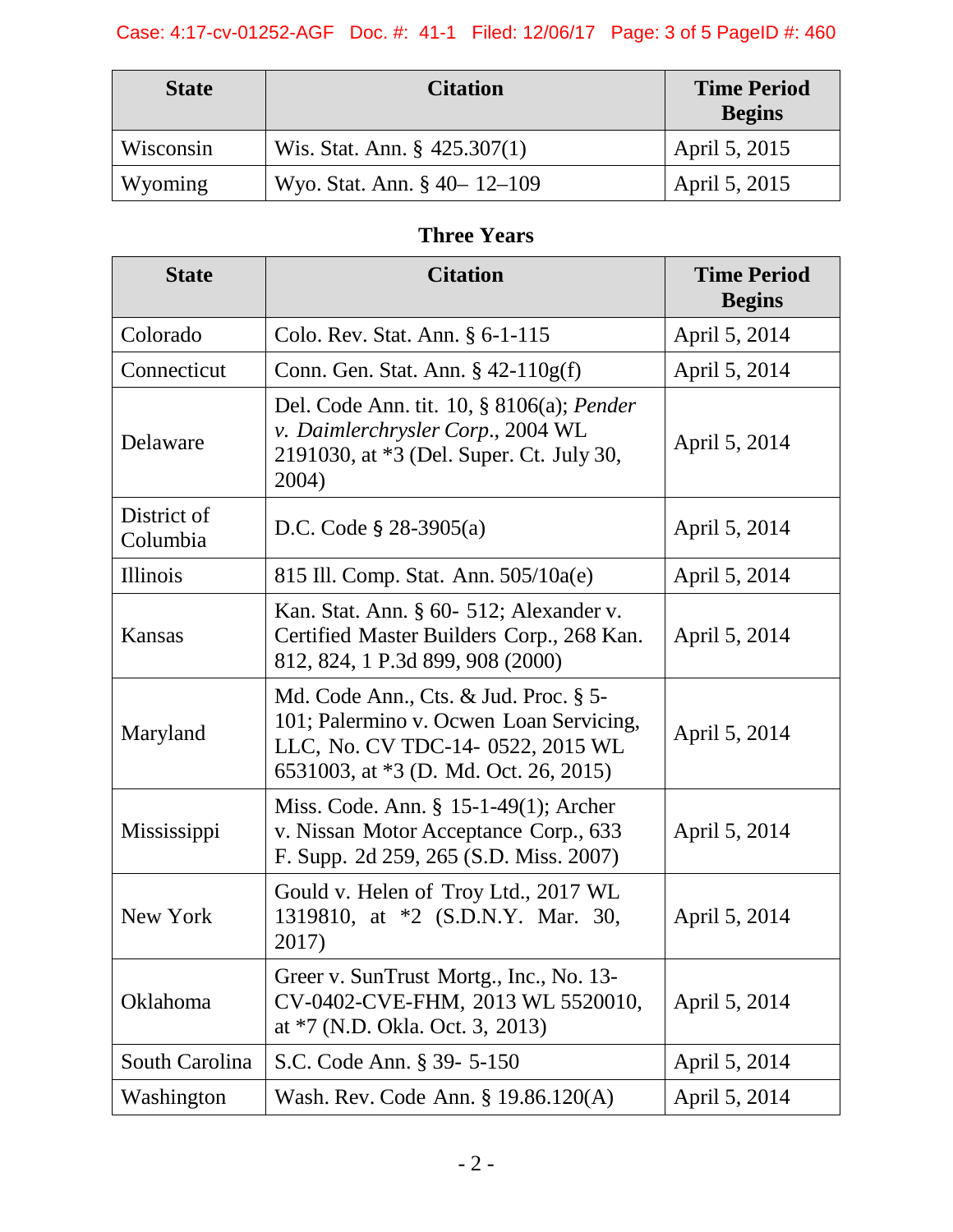| <b>State</b>            | <b>Citation</b>                                                                                                                                                   | <b>Time Period</b><br><b>Begins</b> |
|-------------------------|-------------------------------------------------------------------------------------------------------------------------------------------------------------------|-------------------------------------|
| Arkansas                | Ark. Code Ann. § 4-88-115                                                                                                                                         | April 5, 2013                       |
| California              | Cal. Bus. & Prof. Code § 17208; Yumul v.<br>Smart Balance, Inc., 733 F. Supp. 2d<br>1134, 1140 (C.D. Cal. 2010)                                                   | October 13, 2012                    |
| Florida                 | Fla. Stat. Ann. § 95.11(3)(f); Matthews v.<br>Am. Honda Motor Co., 2012 WL 2520675,<br>at $*4$ (S.D. Fla. June 6, 2012)                                           | April 5, 2013                       |
| Georgia                 | Ga. Code Ann. § 9-3- 31; Kason Indus.,<br>Inc. v. Component Hardware Grp., Inc.,<br>120 F.3d 1199, 1204 (11th Cir. 1997)                                          | April 5, 2013                       |
| Hawaii                  | Haw. Rev. Stat. Ann. § 480-24; Martin v.<br>GMAC Mortg. Corp., 2011 WL 6002617,<br>at $*10$ (D. Haw. Nov. 30, 2011)                                               | April 5, 2013                       |
| <b>Massachusetts</b>    | Mass. Gen. Laws Ann. ch. 260, § 5A                                                                                                                                | April 5, 2013                       |
| Maine                   | Me. Rev. Stat. tit. 14, § 752; State v. Bob<br><i>Chambers Ford, Inc., 522 A.2d 362, 364</i><br>(Me. 1987)                                                        | April 5, 2013                       |
| Michigan                | Mich. Comp. Laws Ann. § 445.911(7)                                                                                                                                | April 5, 2013                       |
| Minnesota               | Minn. Stat. Ann. § 541.05(1); <i>Drobnak v</i> .<br>Andersen Corp., 2008 WL 80632, at *4<br>(D. Minn. Jan. 8, 2008)                                               | April 5, 2013                       |
| Missouri                | Mo. Ann. Stat. § 516.120(2); Snelling v.<br>HSBC Card Servs., Inc., 2015 WL<br>3621091, at *8 (E.D. Mo. June 9, 2015)                                             | April 5, 2013                       |
| Nebraska                | Neb. Rev. Stat. Ann. § 87-303.10                                                                                                                                  | April 5, 2013                       |
| Nevada                  | Nev. Rev. Stat. Ann. § 11.190(2)(d)                                                                                                                               | April 5, 2013                       |
| <b>New</b><br>Hampshire | N.H. Rev. Stat. Ann. § 358-A:3(IV-a); N.H.<br>Rev. Stat. Ann. $\S 508:4(I)$ ; <i>Bougopoulos v.</i><br>Altria Grp., Inc., 954 F. Supp. 2d 54, 65<br>(D.N.H. 2013) | April 5, 2013                       |
| New Jersey              | N.J. Stat. Ann. § 2A:14-1; <i>Marchi v.</i><br>Hudson City Sav. Bank, 2017 WL<br>628476, at *4 (D.N.J. Feb. 15, 2017)                                             | April 5, 2013                       |